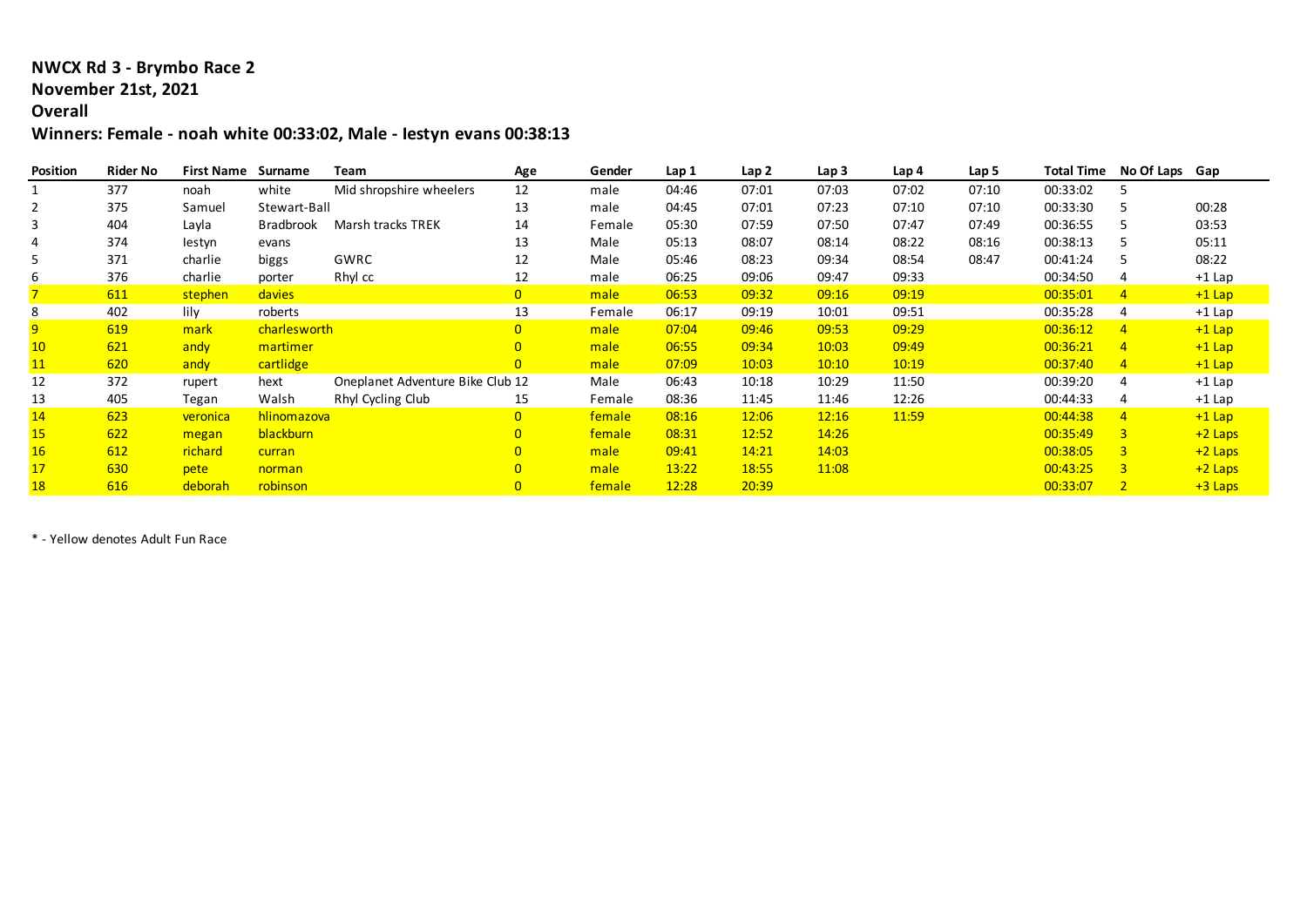## **NWCX Rd 3 - Brymbo Race 2 November 21st, 2021 Fun Adult (Female) Winner: veronica hlinomazova 00:44:38**

| Position | <b>Rider No</b> | <b>First Name</b> | Surname     | Team | Age | Gende <sup>,</sup> | Lap 1 | Lap 2 | Lap 3 | Lap 4 | Lap 5 | <b>Total Time</b> | No Of Laps Gap |         |
|----------|-----------------|-------------------|-------------|------|-----|--------------------|-------|-------|-------|-------|-------|-------------------|----------------|---------|
|          | 623             | veronica          | hlinomazova |      |     | female             | 08:16 | 12:06 | 12:16 | 11:59 |       | 00:44:38          |                |         |
|          | 622             | megan             | blackburn   |      |     | female             | 08:31 | 12:52 | 14:26 |       |       | 00:35:49          |                | +1 Lap  |
|          | 616             | deborah           | robinson    |      |     | female             | 12:28 | 20:39 |       |       |       | 00:33:07          |                | +2 Laps |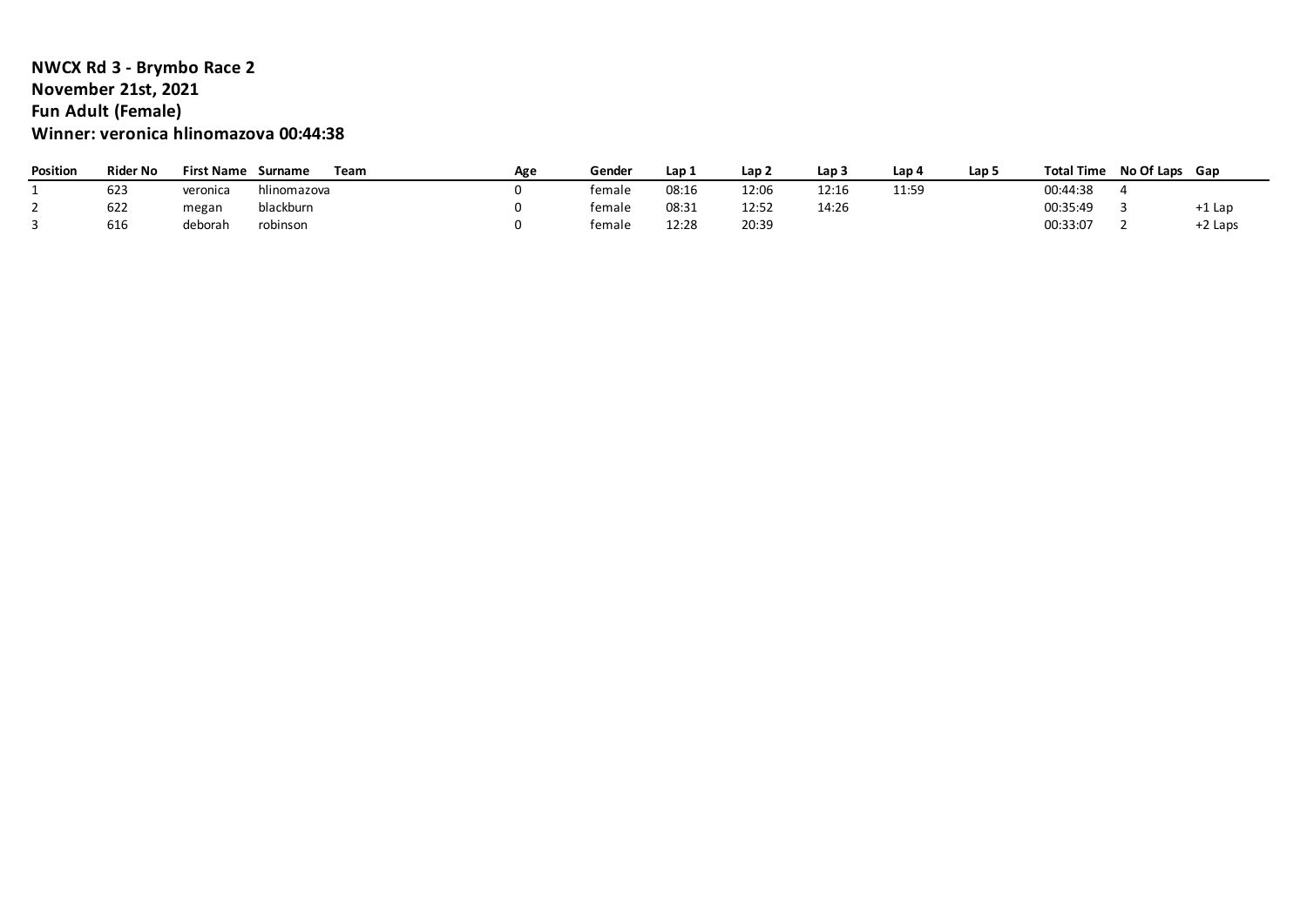## **NWCX Rd 3 - Brymbo Race 2 November 21st, 2021 Fun Adult (Male) Winner: stephen davies 00:35:01**

| Position | <b>Rider No</b> | <b>First Name</b> | Surname      | Team | Age | Gender | Lap 1 | Lap <sub>2</sub> | Lap 3 | Lap 4 | Lap 5 | <b>Total Time</b> | No Of Laps Gap |        |
|----------|-----------------|-------------------|--------------|------|-----|--------|-------|------------------|-------|-------|-------|-------------------|----------------|--------|
|          | 611             | stephen           | davies       |      |     | male   | 06:53 | 09:32            | 09:16 | 09:19 |       | 00:35:01          |                |        |
|          | 619             | mark              | charlesworth |      |     | male   | 07:04 | 09:46            | 09:53 | 09:29 |       | 00:36:12          |                | 01:11  |
|          | 621             | andy              | martimer     |      |     | male   | 06:55 | 09:34            | 10:03 | 09:49 |       | 00:36:21          |                | 01:20  |
|          | 620             | andy              | cartlidge    |      |     | male   | 07:09 | 10:03            | 10:10 | 10:19 |       | 00:37:40          |                | 02:39  |
|          | 612             | richard           | curran       |      |     | male   | 09:41 | 14:21            | 14:03 |       |       | 00:38:05          |                | +1 Lap |
|          | 630             | pete              | norman       |      |     | male   | 13:22 | 18:55            | 11:08 |       |       | 00:43:25          |                | +1 Lap |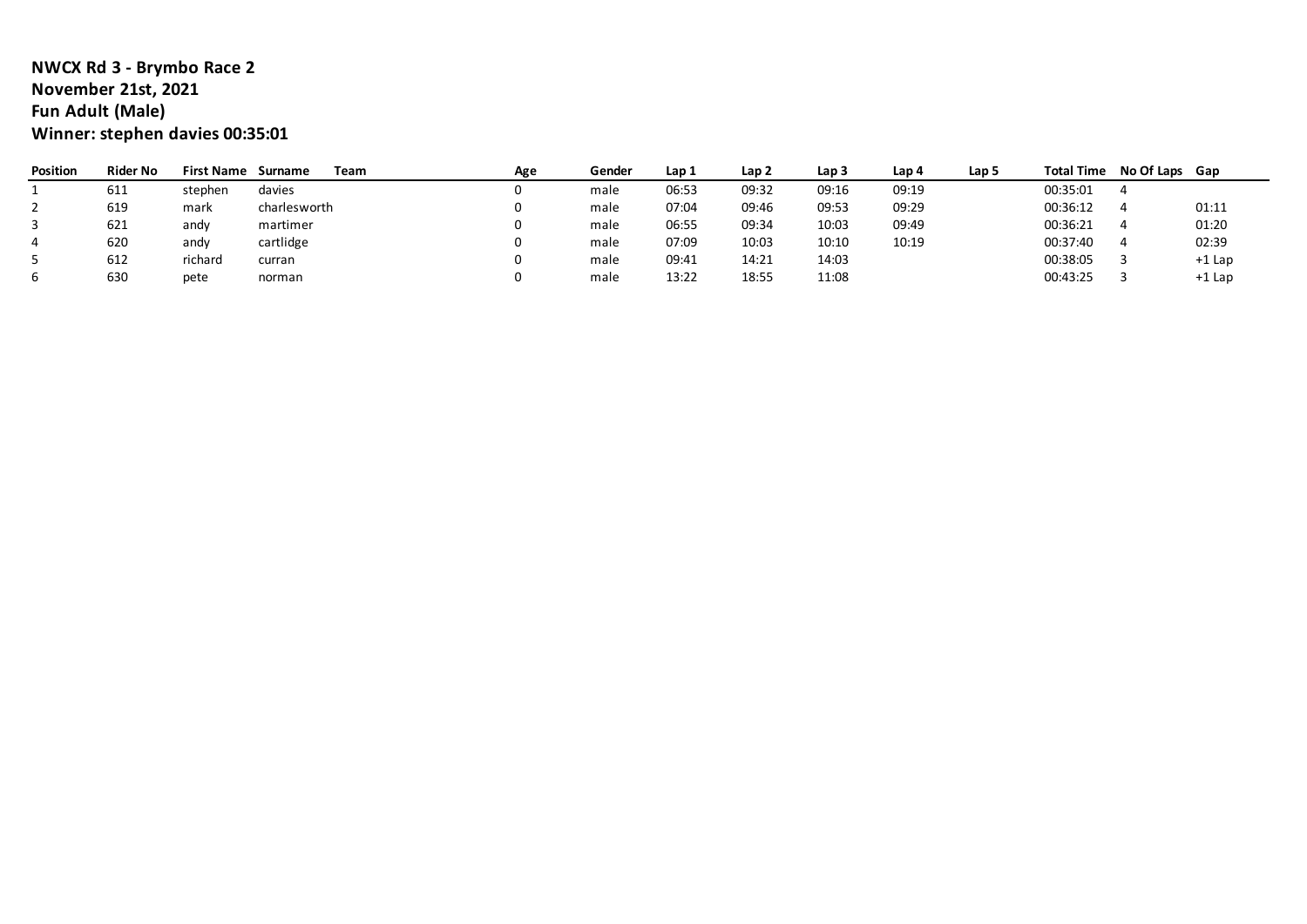# **NWCX Rd 3 - Brymbo Race 2 November 21st, 2021 Under 14's (Female) Winner: lily roberts 00:35:28**

| Position | <b>Rider No</b> | $^{\circ}$ Name<br>-irc' | Surname | Team | Age | Gender | Lap.        | Lap :          | Lap : | ، Lap            | Lap. | $^+$ Time $^-$<br>Tota | No Of Laps | Gan |
|----------|-----------------|--------------------------|---------|------|-----|--------|-------------|----------------|-------|------------------|------|------------------------|------------|-----|
|          | FUZ.            | lılv                     | roberts |      |     | emale  | nc.<br>UD.⊥ | ∩a∙1a<br>ししょよい | 10:01 | <br><b>UJ.JI</b> |      | 00:35:28               |            |     |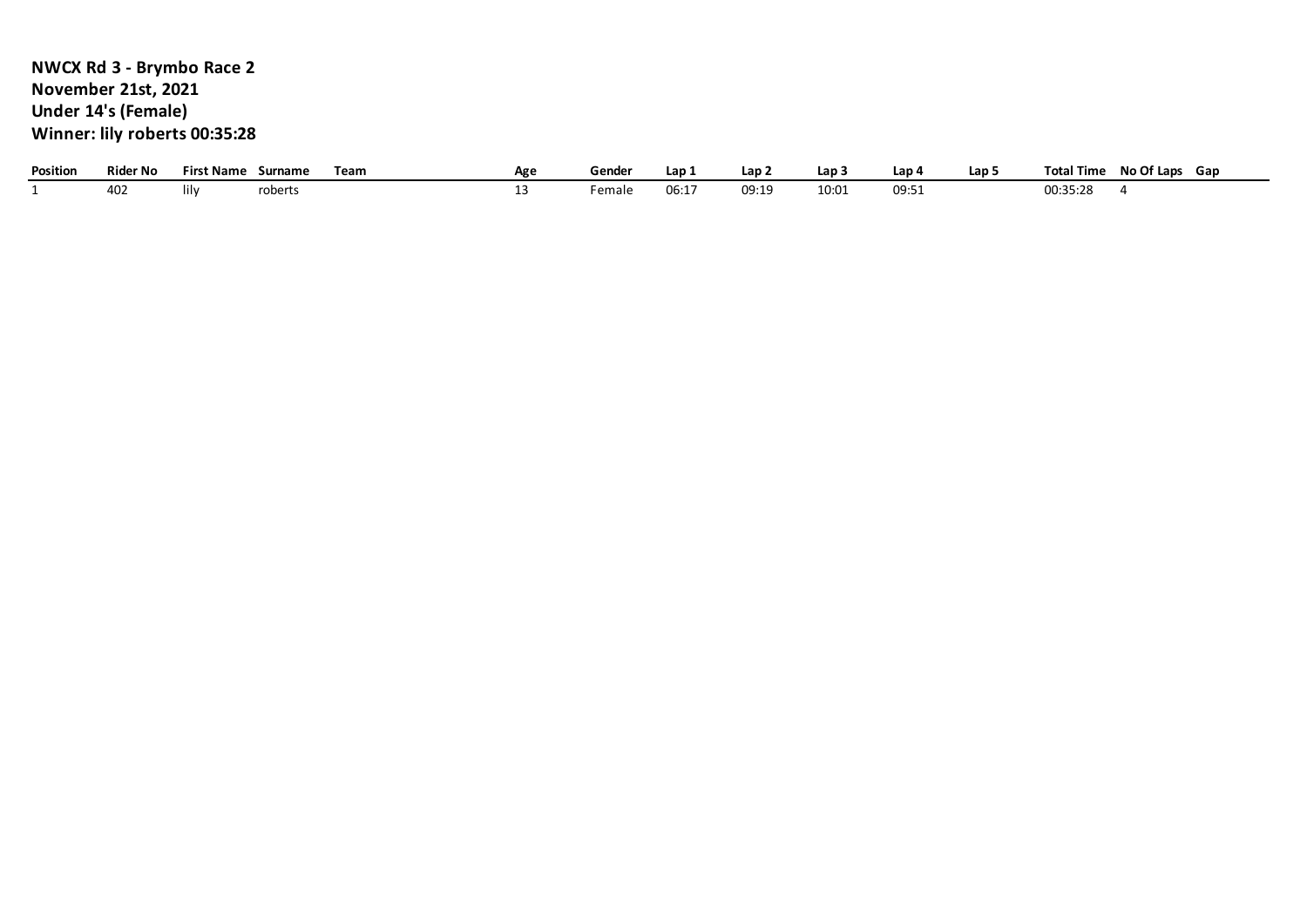## **NWCX Rd 3 - Brymbo Race 2 November 21st, 2021 Under 14's (Male) Winner: noah white 00:33:02**

| <b>Position</b> | <b>Rider No</b> | <b>First Name</b> | Surname      | Team                             | Age | Gender | Lap 1 | Lap 2 | Lap <sub>3</sub> | Lap 4 | Lap 5 | <b>Total Time</b> | No Of Laps Gap |        |
|-----------------|-----------------|-------------------|--------------|----------------------------------|-----|--------|-------|-------|------------------|-------|-------|-------------------|----------------|--------|
|                 | 377             | noah              | white        | Mid shropshire wheelers          | 12  | male   | 04:46 | 07:01 | 07:03            | 07:02 | 07:10 | 00:33:02          |                |        |
|                 | 375             | Samuel            | Stewart-Ball |                                  |     | male   | 04:45 | 07:01 | 07:23            | 07:10 | 07:10 | 00:33:30          |                | 00:28  |
|                 | 374             | lestyn            | evans        |                                  |     | Male   | 05:13 | 08:07 | 08:14            | 08:22 | 08:16 | 00:38:13          |                | 05:11  |
|                 | 376             | charlie           | porter       | Rhyl cc                          | ᆠ   | male   | 06:25 | 09:06 | 09:47            | 09:33 |       | 00:34:50          |                | +1 Lap |
|                 | 372             | rupert            | hext         | Oneplanet Adventure Bike Club 12 |     | Male   | 06:43 | 10:18 | 10:29            | 11:50 |       | 00:39:20          |                | +1 Lap |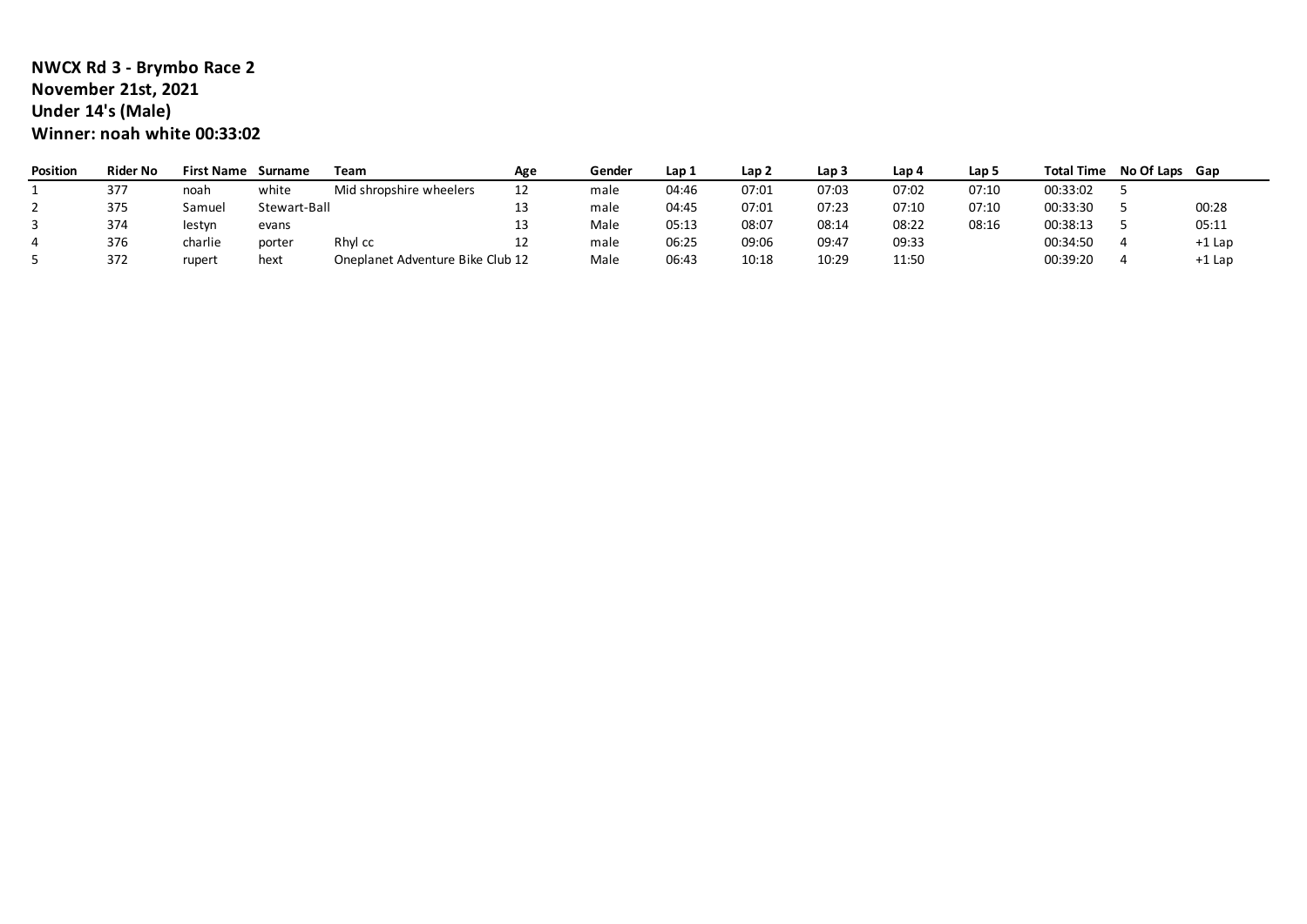# **NWCX Rd 3 - Brymbo Race 2 November 21st, 2021 Under 16's (Female) Winner: Layla Bradbrook 00:36:55**

| <b>Position</b> | Rider No | <b>First Name</b> | Surname   | Team                     | Age | Gende  | Lap   | ے Lap | Lap           | ، Lap          | Lap ! | <b>Total Time</b> | No Of Laps Gap |        |
|-----------------|----------|-------------------|-----------|--------------------------|-----|--------|-------|-------|---------------|----------------|-------|-------------------|----------------|--------|
|                 | 404      | Lavla             | Bradbrool | <b>Marsh tracks TREK</b> |     | Female | 05:30 | 07:59 | 07:50         | 07:47          | 07:49 | 00:36:55          |                |        |
|                 | 405      | <b>Tegan</b>      | Walsh     | Rhyl Cycling Club        | --  | Female | 08:36 | 11:45 | 11.16<br>⊥⊥.4 | 12.26<br>12.ZU |       | 00:44:33          |                | -1 Lar |